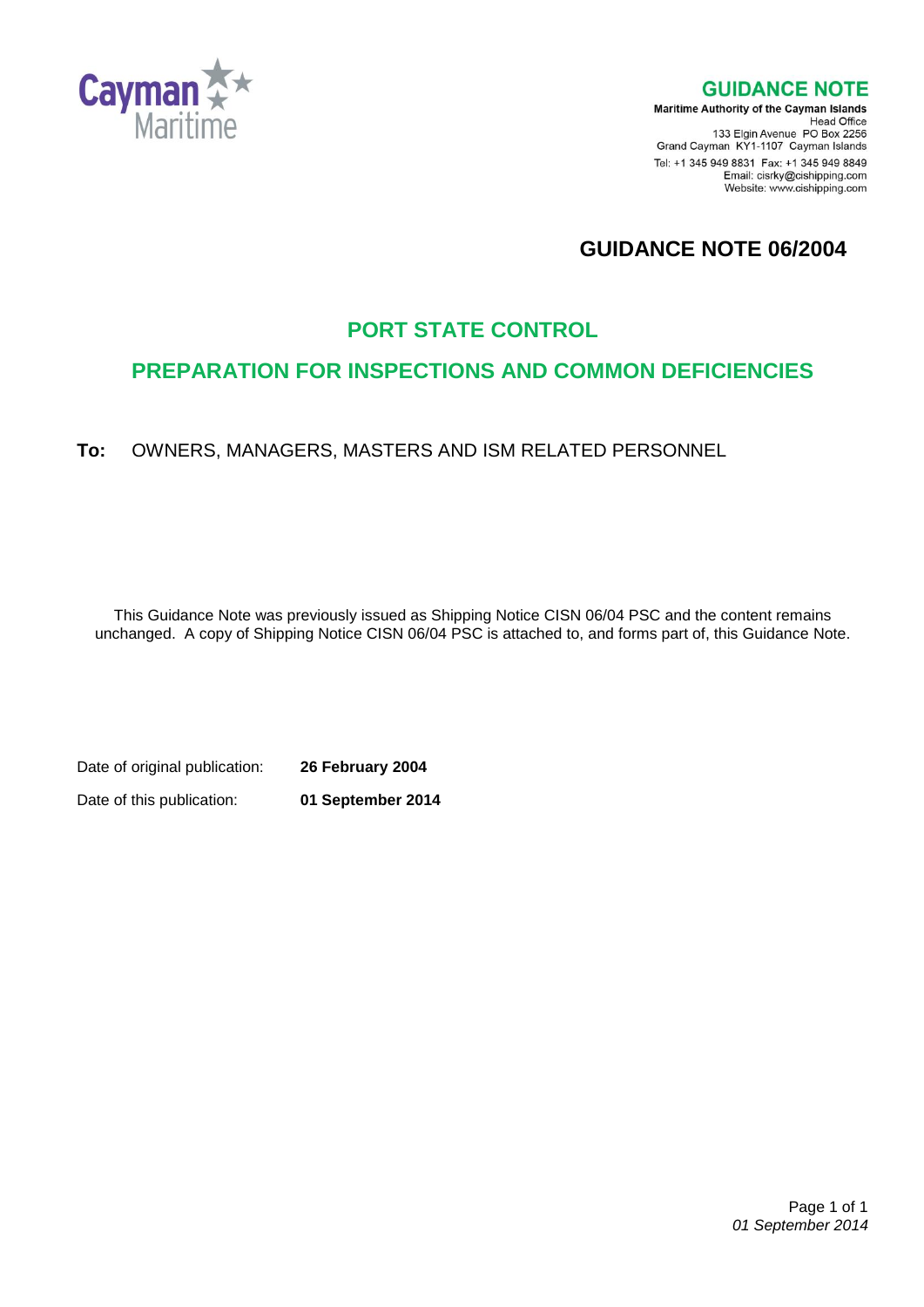## **CAYMAN ISLANDS SHIPPING REGISTRY**

*3rd Floor, Kirk House, 22 Albert Panton Street Fax: (1 345) 949 8849 P.O. Box 2256, George Town Tel: (1 345) 949 8831 Grand Cayman, Cayman Islands E-mail: [cisr@candw.ky](mailto:cisr@candw.ky) British West Indies* Web site[:www.caymarad.org](http://www.caymard.org/)



#### **Shipping Notice CISN 06/04 PSC**

#### **PORT STATE CONTROL PREPARATION FOR INSPECTIONS AND COMMON DEFICIENCIES**

*To: OWNERS, MANAGERS, MASTERS AND ISM RELATED PERSONNEL OF CAYMAN ISLANDS REGISTERED VESSELS.* 

#### **1. Background:**

Port State Control regimes now operate in most parts of the maritime world. Examples include the Paris MOU in Europe and Eastern Canada, the Tokyo MOU for the Pacific region, the Vina del Mar MOU for Latin America, the Caribbean MOU and the Indian Ocean MOU.

They have been established to enhance maritime safety, to protect the environment and to eliminate substandard ships.

Recent maritime incidents particularly in Europe, have again adversely affected public and political opinion and resulted in increased inspections, particularly of tankers.

The purpose of this Shipping Notice is to briefly summarise the most common deficiencies found on inspections, often leading to detention, and to identify areas that may require particular attention prior to inspection.

#### **2**. **Major Categories of Deficiencies found on Port State Control Inspections:**

#### **Life-Saving Appliances:**

- inadequate records of training and drills;
- poorly equipped and presented lifeboats;
- liferafts and HRU's incorrectly fitted or out of date;
- lifeboat engines not starting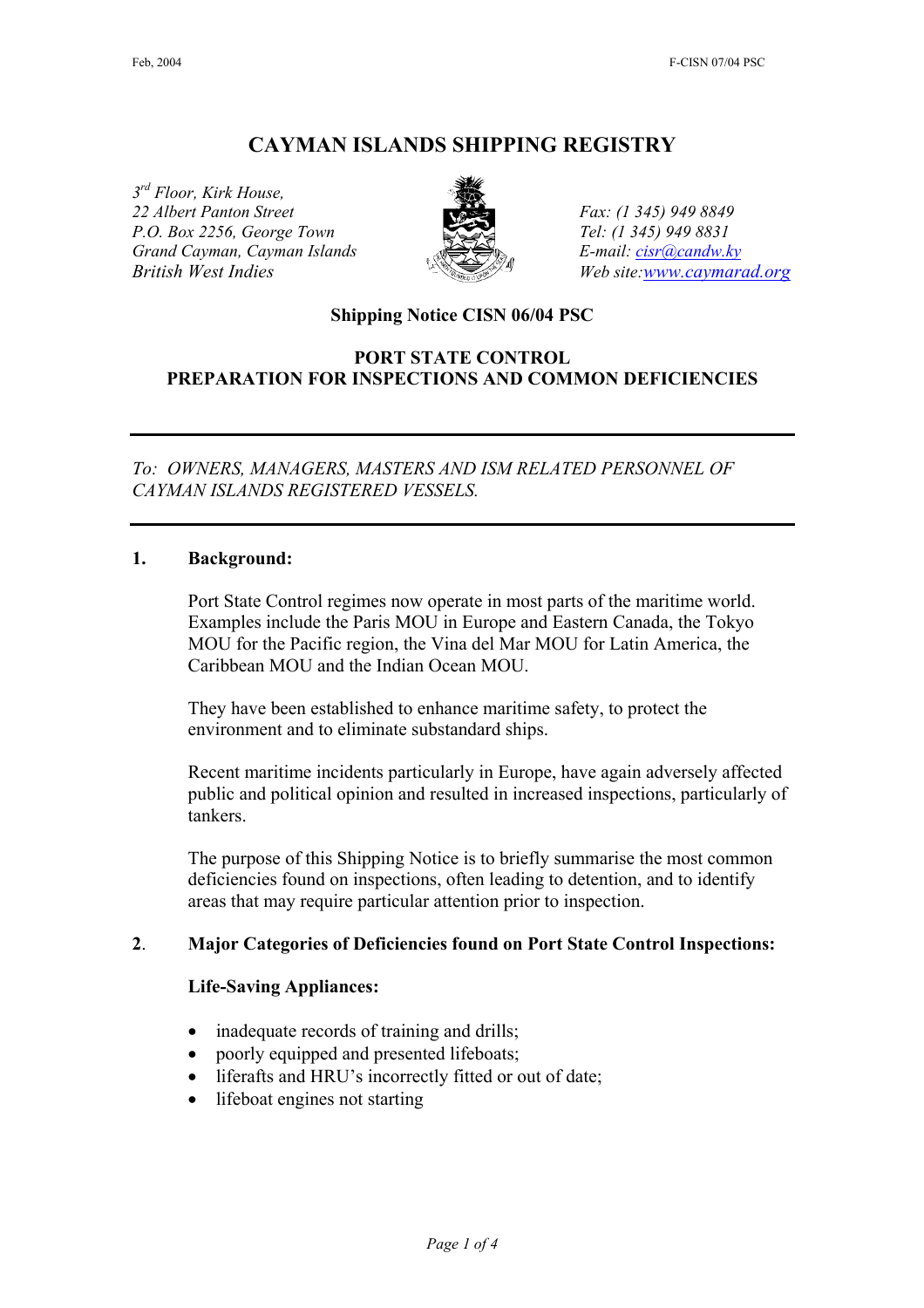#### **Fire Safety Measures:**

- inadequate records of drills;
- equipment missing from fire lockers;
- extinguishers missing from accommodation and engine room;
- inadequate record keeping;
- lack of understanding of fixed systems such as  $CO<sub>2</sub>$  operation.
- fuel pump stops, dampers, vents and fire doors.

### **Safety in General:**

- emergency generator operation;
- training;
- lack of safety signs;
- inadequacies with safety meetings and records;
- emergency lighting;

### **Safety of Navigation:**

- charts not corrected;
- nautical and other publications not on board or out of date;
- lack of knowledge of radar systems;

#### **MARPOL Annex 1:**

- oil record book incorrectly completed or inadequate entries;
- dirty engine room bilges;
- faulty oily water separator;
- oily waste not disposed of properly;

#### **Ship's Certificates and Documents:**

- out of date certification;
- inconsistent certification;

#### **ISM:**

- senior officers unable to identify designated person;
- ship's certificates not in order;
- inadequate routine maintenance records;
- master unable to provide documented proof of responsibilities;
- senior officers unable to identify company responsible for the operation of the ship;
- deficiencies recording emergency drills and exercises;
- lack of seafarers' certificates on board.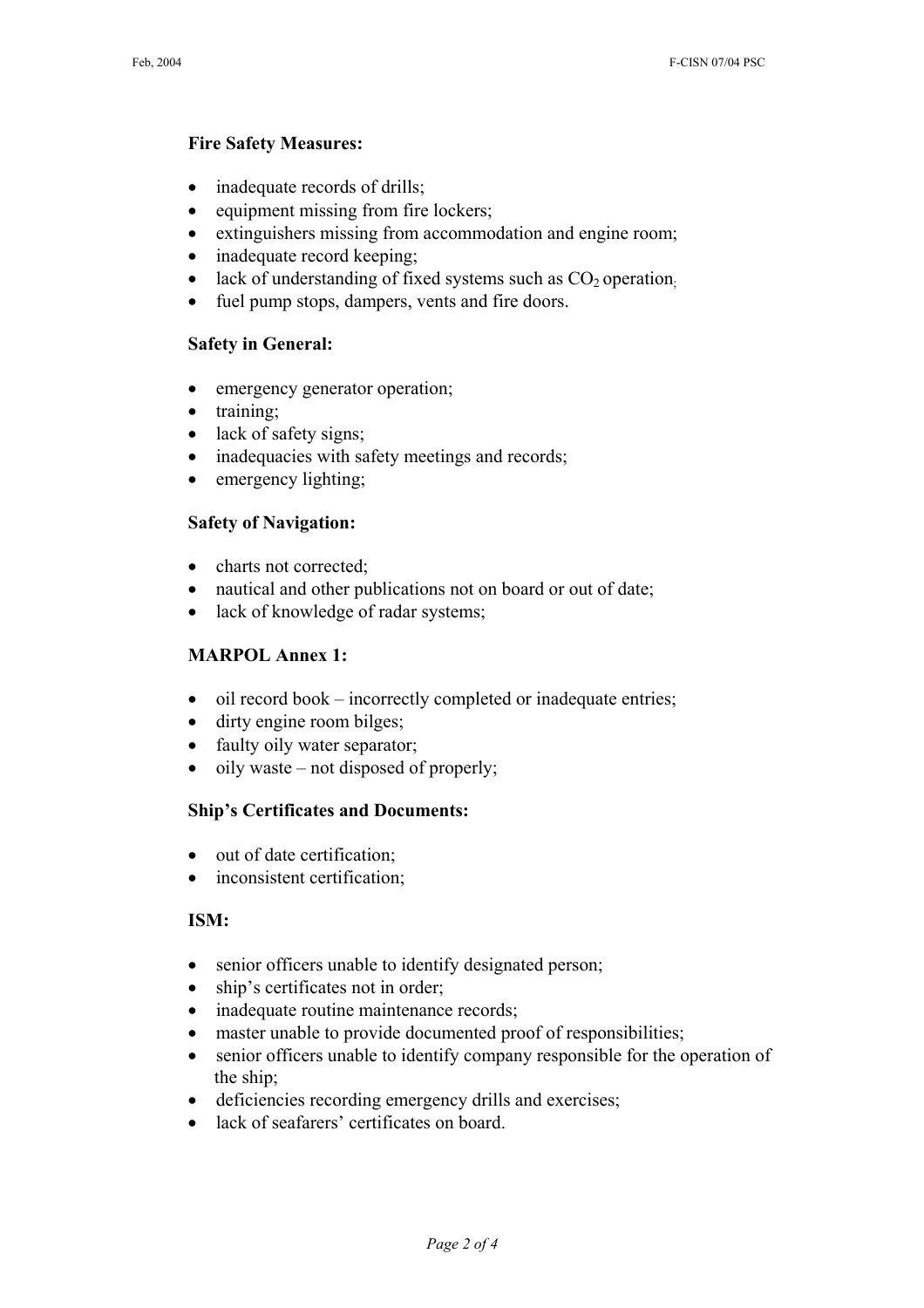### **3**. **Preparation for Port State Control Inspections:**

**NOTE:** International and national legislation requires all equipment essential to the safety of the vessel to be kept in good order and available for immediate use at all times. However, for the purpose of port state control inspections it is recommended that particular attention may need to be paid to the following;

### **Life-Saving Appliances:**

- drills and training exercises are conducted and recorded in accordance with statutory and company requirements;
- lifeboats, liferafts, associated equipment and fittings are examined to ensure that they are complete and in good condition;
- life saving appliance service records should be checked for validity;

### **Fire Safety Measures:**

- drills and training exercises are conducted and recorded in accordance with statutory and company requirements;
- location of portable fire-fighting equipment examined against the record of safety equipment and fire control plan and condition verified;
- fire safety equipment service records should be checked for validity;
- contents of fire lockers are examined to verify consistency with the record of equipment and fire control plan and that all equipment is in good condition and operable;
- maintenance and training records are up to date for fixed fire-fighting systems;
- functionality of fuel pump stops, quick closing valves, dampers, vents and fire doors;

#### **Safety in General:**

- functionality of emergency generator, and essential services such as emergency lighting:
- safety signage is clearly posted:
- maintenance records are up to date;

#### **Safety of Navigation:**

• The system of keeping the charts and other nautical publications up to date is effective and thorough; perform random check on this system;

### **MARPOL:**

- oil record book is complete in all respects, completed pages are signed by the master;
- bilges and save-alls are clean and free from oil residues or other fire hazards;